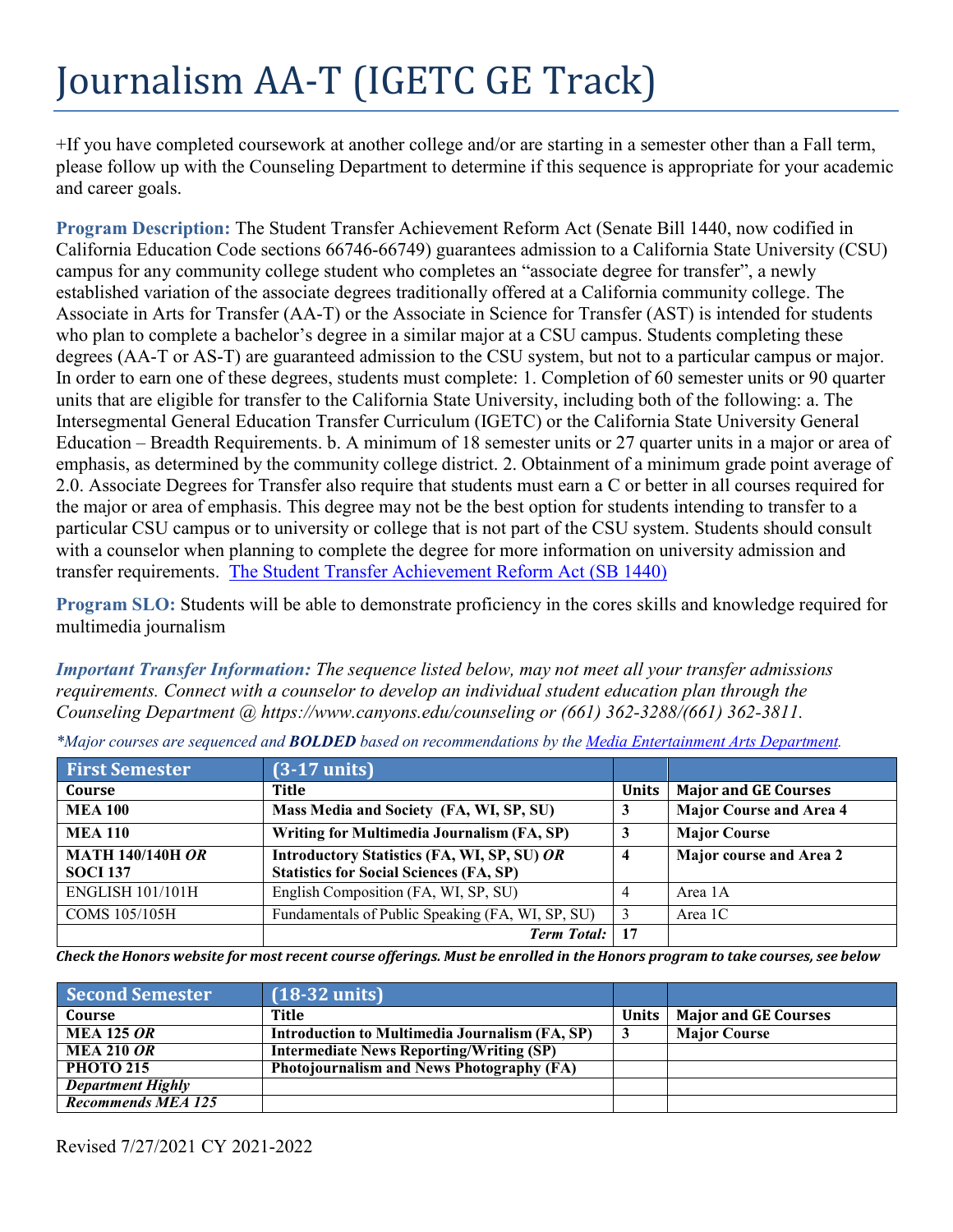| <b>Major Required</b>   | Select one course from the Major Required                        | 3  | <b>Major Course</b>       |
|-------------------------|------------------------------------------------------------------|----|---------------------------|
| Elective                | <b>Electives table below</b>                                     |    |                           |
| *Critical Thinking      | Choose one course from the IGETC 1B category<br>(FA, WI, SP, SU) | 3  | Area 1 <sub>B</sub>       |
| Arts Course             | Choose one course from the IGETC GE Area 3A<br>(FA, WI, SP, SU)  | 3  | Area 3A                   |
| American Institutions – | Complete first course in chosen option $-$ (note: must           | -3 | American Institutions and |
| Choose Option I or II   | take both classes within one option)                             |    | Area 3B                   |
|                         | (FA, WI, SP, SU) See table below for options                     |    |                           |
|                         | <b>Term Total:</b>                                               | 15 |                           |

*\*Some CSU's will require a second semester of English Composition.*

| <b>Third Semester</b>        | $(33-47 \text{ units})$                                                                                                                                |              |                                     |
|------------------------------|--------------------------------------------------------------------------------------------------------------------------------------------------------|--------------|-------------------------------------|
| Course                       | Title                                                                                                                                                  | <b>Units</b> | <b>Major and GE Courses</b>         |
| <b>MEA 225</b>               | <b>News Media Production I (FA, SP)</b>                                                                                                                | 3            | <b>Major Course</b>                 |
| <b>American Institutions</b> | Complete second course in chosen option – (note:<br>must take both classes within one option)<br>(FA, WI, SP, SU) See table below for options          | 3            | American Institutions and Area<br>4 |
| Arts <i>or</i> Humanities    | Choose one course from IGETC GE Area 3A-Art or<br>3B-Humanities (FA, WI, SP, SU)                                                                       | 3            | Area 3A or 3B                       |
| Physical Science             | Choose one course from IGETCT 5A (if not taking<br>the corresponding lab, will need to add a lab to the<br>Biological Science course) (FA, WI, SP, SU) | $3-4$        | Area 5A (and 5C)                    |
| Social Science Course        | Choose one course from IGETC GE Area 4 (FA, WI,<br>SP, SU)                                                                                             | 3            | Area 4                              |
|                              | <b>Term Total:</b>                                                                                                                                     | $15-16$      |                                     |

| <b>Fourth Semester</b>     | $(48-60 \text{ units})$                                                                                                                                        |              |                             |
|----------------------------|----------------------------------------------------------------------------------------------------------------------------------------------------------------|--------------|-----------------------------|
| Course                     | <b>Title</b>                                                                                                                                                   | <b>Units</b> | <b>Major and GE Courses</b> |
| <b>Biological Sciences</b> | Choose one course from IGETC GE Area 5B (if not<br>taking the corresponding lab, will need to add a lab<br>to the Physical Science course)<br>(FA, WI, SP, SU) | $3-4$        | Area 5B (and 5C)            |
| UC Elective                | Choose any course that is UC transferable<br>(FA, WI, SP, SU)                                                                                                  | 3            | Elective                    |
| UC Elective                | Choose any course that is UC transferable<br>(FA, WI, SP, SU)                                                                                                  | 3            | Elective                    |
| <b>UC</b> Elective         | Choose any course that is UC transferable<br>(FA, WI, SP, SU)                                                                                                  | 3            | Elective                    |
| UC Elective                | Choose any course that is UC transferable<br>(FA, WI, SP, SU)                                                                                                  |              | Elective                    |
|                            | <b>Term Total:</b>                                                                                                                                             | $13-14$      |                             |

*NOTE: Consider MEA 230 – News Media Production II and/or MEA 210- Intermediate News Reporting/Writing to satisfy remaining elective units. Be aware, these courses satisfy CSU Elective Units, NOT UC Elective Units. Consult with a counselor in regards to transfer goal.*

### **Total Units: 60**

## **Major Required Electives: Select a minimum of six units from the following:**

| <b>COMS 100/100H</b>    | <b>Process of Communication (FA, WI, SP)</b>                             |  |
|-------------------------|--------------------------------------------------------------------------|--|
| <b>COMS 225</b>         | <b>Strategies of Argumentation (FA, SP)</b>                              |  |
| <b>ENGL 103/103H</b>    | <b>Critical Reading, Writing and Thinking (FA, WI, SP, SU)</b>           |  |
| <b>MATH 140/140H OR</b> | Introductory Statistics (FA, WI, SP, SU) OR                              |  |
| <b>SOCI 137</b>         | Statistics for Social Sciences (FA, SP) Recommended to meet Mathematical |  |
|                         | Concepts/Quantitative Reasoning GE Requirement Area 2                    |  |
| <b>PHOTO 155</b>        | Photography (FA, SP)                                                     |  |
| <b>POLISC 150/150H</b>  | Introduction to American Government and Politics (FA, WI, SP, SU)        |  |

Revised 7/27/2021 CY 2021-2022